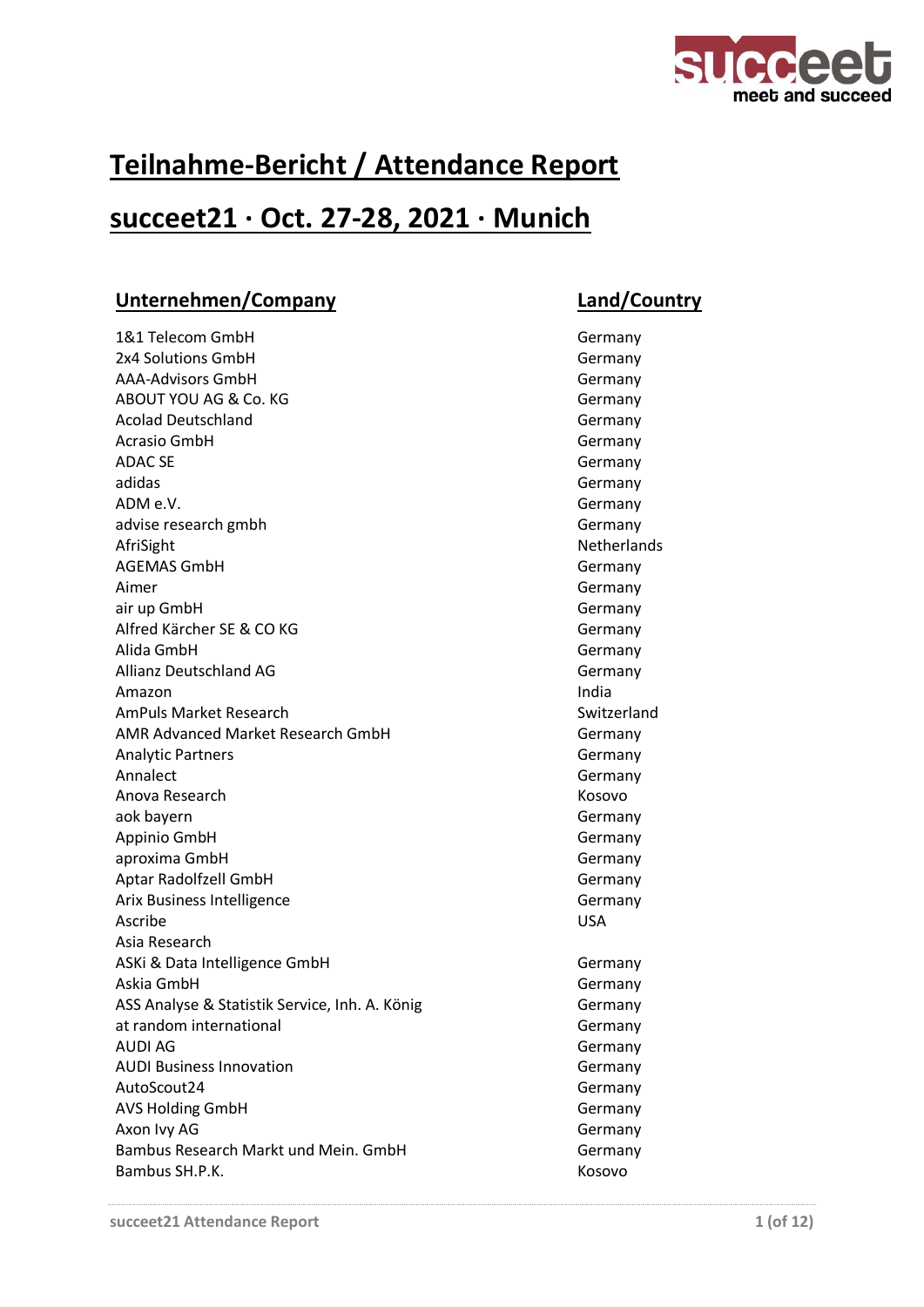

BARMER Germany BASF SE Germany Basler Versicherung AG and the Switzerland Switzerland BBRecruiting Personalberatung Germany Beckenbach Research Partner Germany Beeline Research **Poland Poland** BeiGene Switzerland GmbH Switzerland Beluga Strategic Design GmbH Germany Benning & Company Germany Germany Berater Marktforschung und Markenführung Germany Bertrandt Ingenieursbüro GmbH Germany BestSecret GmbH Germany BESTVISO GmbH Germany Bilendi GmbH Germany Biopac Systems, Inc. No. 1996. The USA USA CONSERVERT CONTROL CONTROL CONTROL CONTROL CONTROL CONTROL CONTROL CONTROL CONTROL CONTROL CONTROL CONTROL CONTROL CONTROL CONTROL CONTROL CONTROL CONTROL CONTROL CONTROL CONTROL BiSigma BitBurst GmbH Germany Bitkom Service BitsaboutMe BLANCO GmbH + Co KG Germany Blauw Research **Exercía Exercía Exercía Exercía Exercía Exercía Exercía Exercía Exercía Exercía Exercía Exercí** Bloom Partners **Germany** Bluepoint Research Germany BMW AG Germany Communication of the Communication of the Communication of the Germany Communication of the Communication of the Communication of the Communication of the Communication of the Communication of the Communicat BMW Group Germany BMW Motorrad Germany BNP Paribas Germany BONAGO Incentive Marketing Group Germany Bonsai GmbH Germany Borderless Access **India** Bosch Thermotechnik Germany Boston Consulting Group Germany brainLight GmbH Germany Brainstork GmbH Germany Brand Support Germany Branding Science Germany Germany Germany Brose Fahrzeugteile GmbH und Co.KG, Berlin Germany Brunner Germany BSH Hausgerate Germany **BTS** Bundesagentur für Arbeit Germany Bundesverband IT-Sicherheit e.V. (TeleTrusT) Germany Büro für Erhebungsdesign & Datenanalyse Germany Büro für Markentechnik Germany C&A Mode GmbH & Co. KG Germany Cambri Finland Camparound GmbH & Co. KG Germany Caplena AG Switzerland Capri-Sun AG Germany CAPTO Germany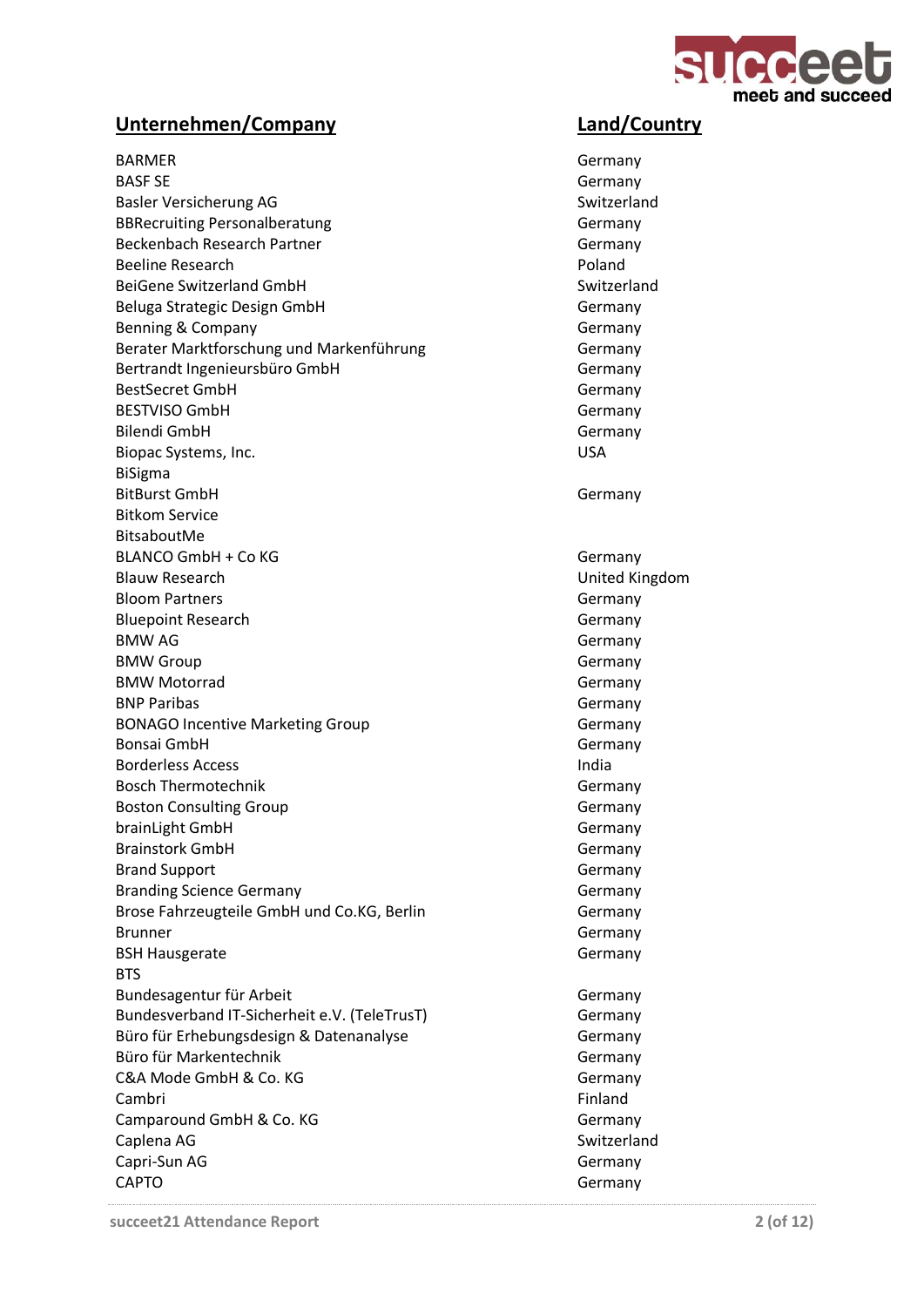

CARGO Projects GmbH Germany Cauliflower GmbH & Co. KG Germany cbased GmbH **Austria** Cedura GmbH Germany Cint Germany Civey Germany cluetec GmbH Germany Cogia AG Germany Cogia GmbH Germany COGITARIS GmbH Germany cognesys GmbH Germany Comscore Germany concept m research + consulting GmbH Germany Confirmit Norway Norway conjoint.ly **Australia** Consline AG Germany Credit Suisse AG Switzerland CULT RESEARCH **Romania** CWCommunications **Germany** Daimler Mobility AG Germany Dalberg Research **Kenya** Kenya Dapresy Deutschland GmbH Germany Data Diggers Market Research S.R.L. **Romania** data field GmbH Germany Communication of the Communication of the Germany Germany DATA-Connection DataExpert **Hungary** DataLion GmbH Germany dataSpring Japan DCORE GmbH Germany Debaro GmbH Germany deepsight GmbH Germany DekaBank Germany Deloitte GmbH Germany Delta Pronatura Germany Deutsche Bahn AG Germany Deutsche Bahn Fernverkehr AG Germany Deutsche Telekom Germany Deutsche Welle Germany Develey Senf & Feinkost GmbH Germany DEVK Versicherungen Germany DGOF e.V. Sermany Digital Charging Solutions GmbH Germany direktkommunikation Germany Discovery Communications Deutschland GmbH & Co. KG Germany Dose Marktforschung Germany dp2research Germany Dr. Beate von Keitz Germany Dr. Haspel + Partner Teststudio GmbH Germany Dr. Schär AG / SPA Italy Dr-Stockmann Germany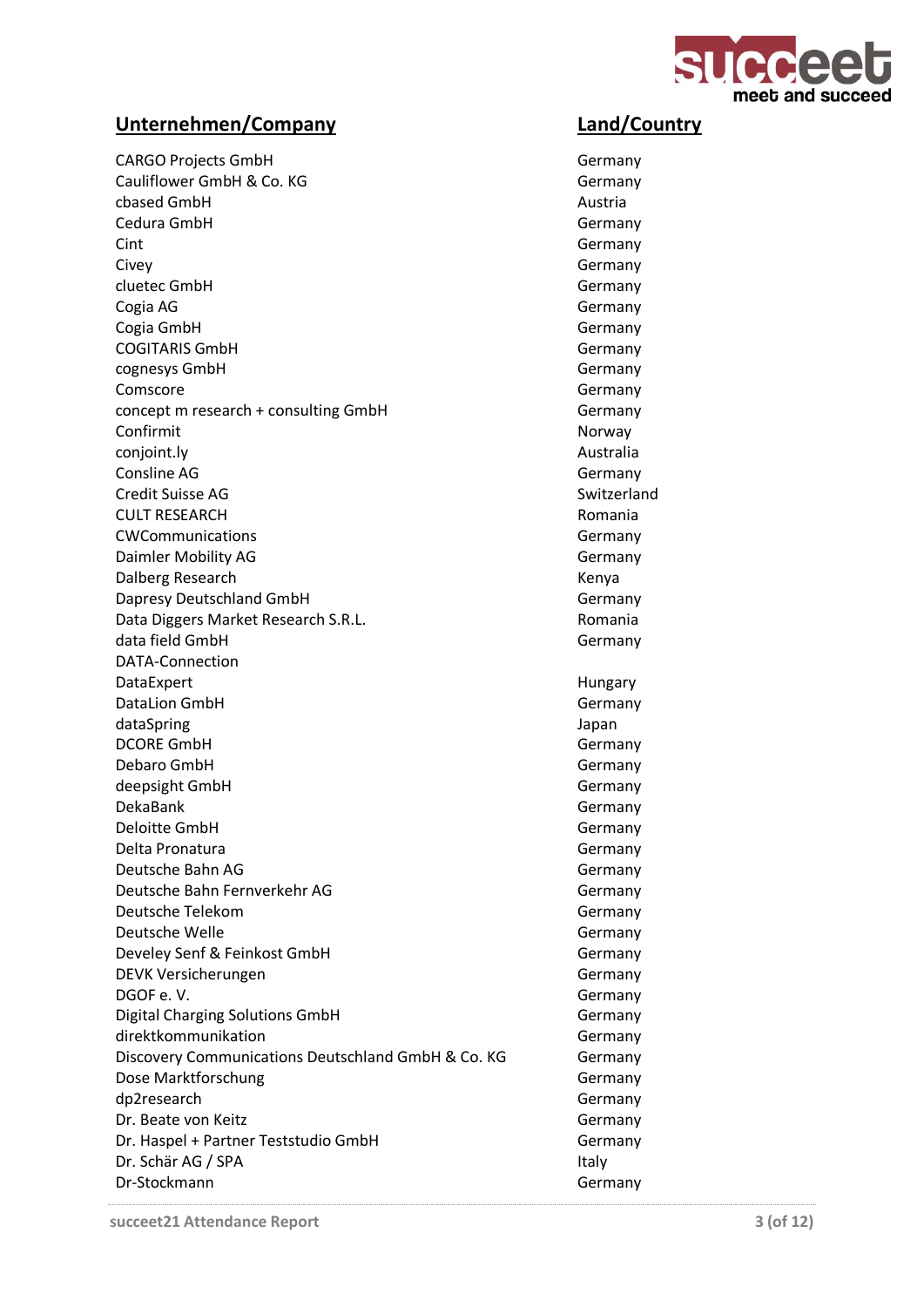

DT&P international Group GmbH Germany dwif Consulting GmbH Germany DWise Consulting Netherlands and the Netherlands Netherlands Dynamic Fieldwork Ltd United Kingdom Dynata Germany E2Ma GmbH Germany Eazy Field France EMPRESARIAL France EnBW Energie Baden-Württemberg AG Germany enercity AG Germany Eppendorf SE esolutions GmbH Germany ESOMAR Essity **Germany** Ester Dick Germany E-Tabs Ltd United Kingdom Euler Hermes Deutschland Germany EUMARA AG Europa-Park GmbH & Co Mack KG Germany European National Panels s.r.o. Czech Republic Evalueserve GmbH Germany Evonik Operations GmbH exhibit & fair Germany exintel Germany Communication of the Communication of the Communication of the Germany Germany Exo-Q GmbH Germany eye square - Market Research Germany Fachmedien Otto Schmidt KG Facit Digital GmbH Germany Fait Internet Software GmbH and The Austria FASTUNA Latvia FC Bayern München Germany FFIND GmbH Germany FH CAMPUS02 **Austria Austria Austria Austria Austria** Fieldwork Inc. USA FieldworkHub Ltd. United Kingdom First Global Liaison - Munich Office Germany Firsta Sweden Flacowski di Enrico Flaccovio **Italy** Italy Flughafen München GmbH Germany Focus Field **Germany** Germany Foerster & Thelen Marktforschung Feldservice Germany Foerster & Thelen Teststudio GmbH Germany FOM München Germany forschungplus Germany Forschungsgruppe g/d/p Germany FPI CONSULTING Germany freenet AG Germany Freiberger Freiberufler (www.netnographie.eu) Germany Frenus GmbH Germany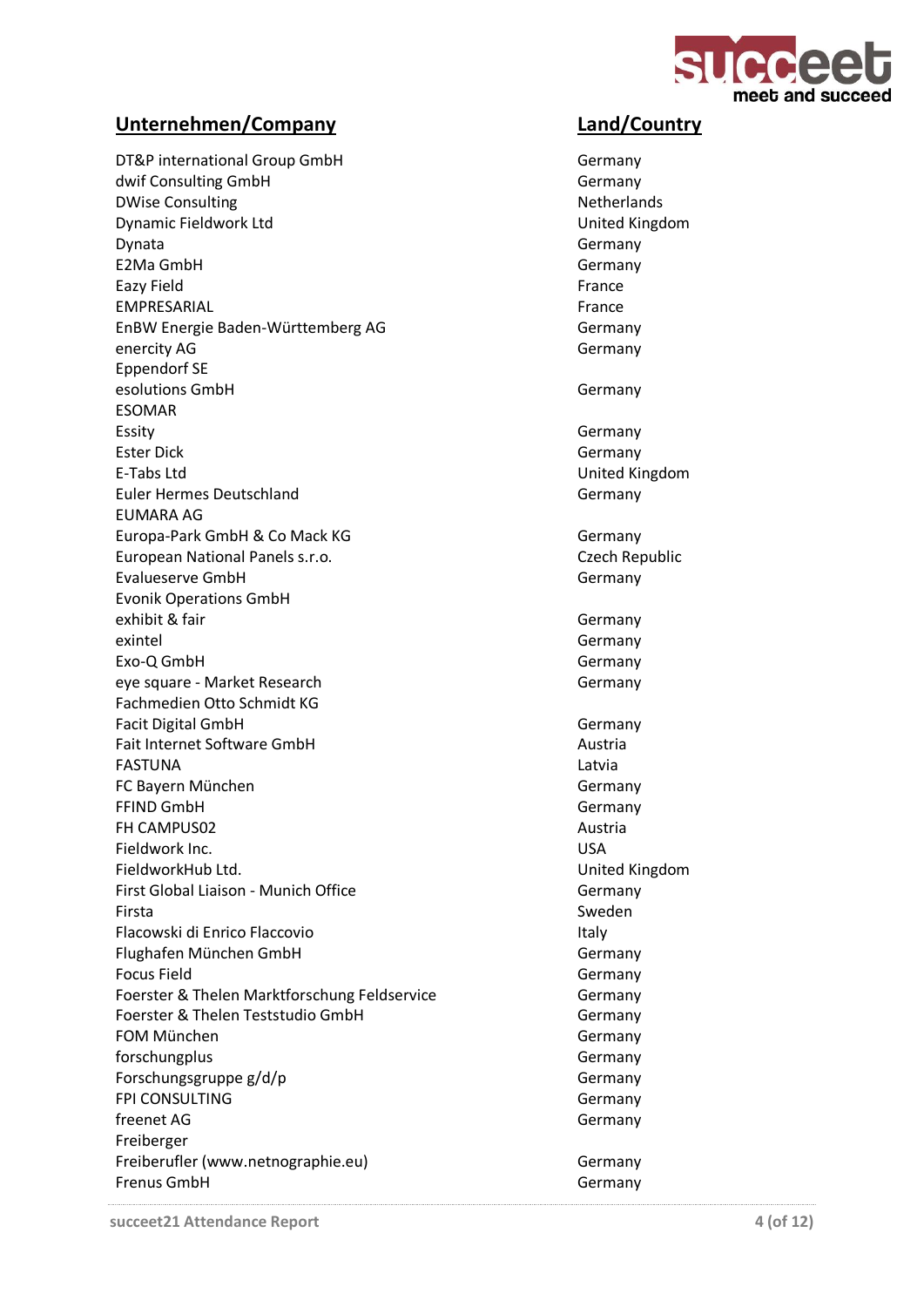

Fresenius Medical Care Deutschland GmbH Germany Fressnapf Tiernahrungs GmbH Germany Friedrich-Alexander-Universität Erlangen-Nürnberg Germany G.I.M. Gesellschaft für innovative Marktforschung mbH Germany G+D Germany Gabriele Sorg Innovation & Communication Germany GapFish GmbH Germany Gardena GmbH Germany GBI-Genios Deutsche Wirtschaftsdatenbank GmbH Germany GDCC - Global Data Collection Company Netherlands Gemius GmbH Germany Genmarc Research **India** GESS Phone & Filed Marktforschung GmbH Germany GfK Germany GfK SE Germany gfs-zürich Switzerland GIM Gesellschaft für Innovative Marktforschung Germany GKA United Kingdom Global Data Collection Company SH.P.K Kosovo Global Lingo Ltd United Kingdom GlobaLexicon part of Toppan Digital Language United Kingdom GMO-Research Inc **GMO-Research** Inc go2market GmbH Germany Go4insight Slovakia and Slovakia and Slovakia and Slovakia and Slovakia and Slovakia and Slovakia and Slovakia GreenBook USA Gruppe Nymphenburg Consult AG Germany HABA Sales GmbH & Co. KG Germany Hansa Research Group Pvt. Ltd. India Happy Thinking People GmbH Germany Haribo GmbH & Co. KG Germany Havas Media Germany **Germany** Germany Herzog + Glaser Teststudio München Germany Herzog&Klein GmbH Germany HFT Stuttgart Germany Hipp GmbH & Co. Vertrieb KG Germany Hitachi Solutions Germany Germany Germany HKM - Gesellschaft für Marketingforschung mbH Germany Hochschule Fresenius München Germany Hochschule Aalen Germany Hochschule Augsburg Germany Hochschule für angewandtes Management Germany Hochschule für Technik Stuttgart Germany Hochschule Heilbronn Germany Hochschule Hof Germany Hochschule München Germany Hochschule Pforzheim Germany Holger Philipp Consulting Germany How to do Austria HS Augsburg Germany HS Pforzheim Germany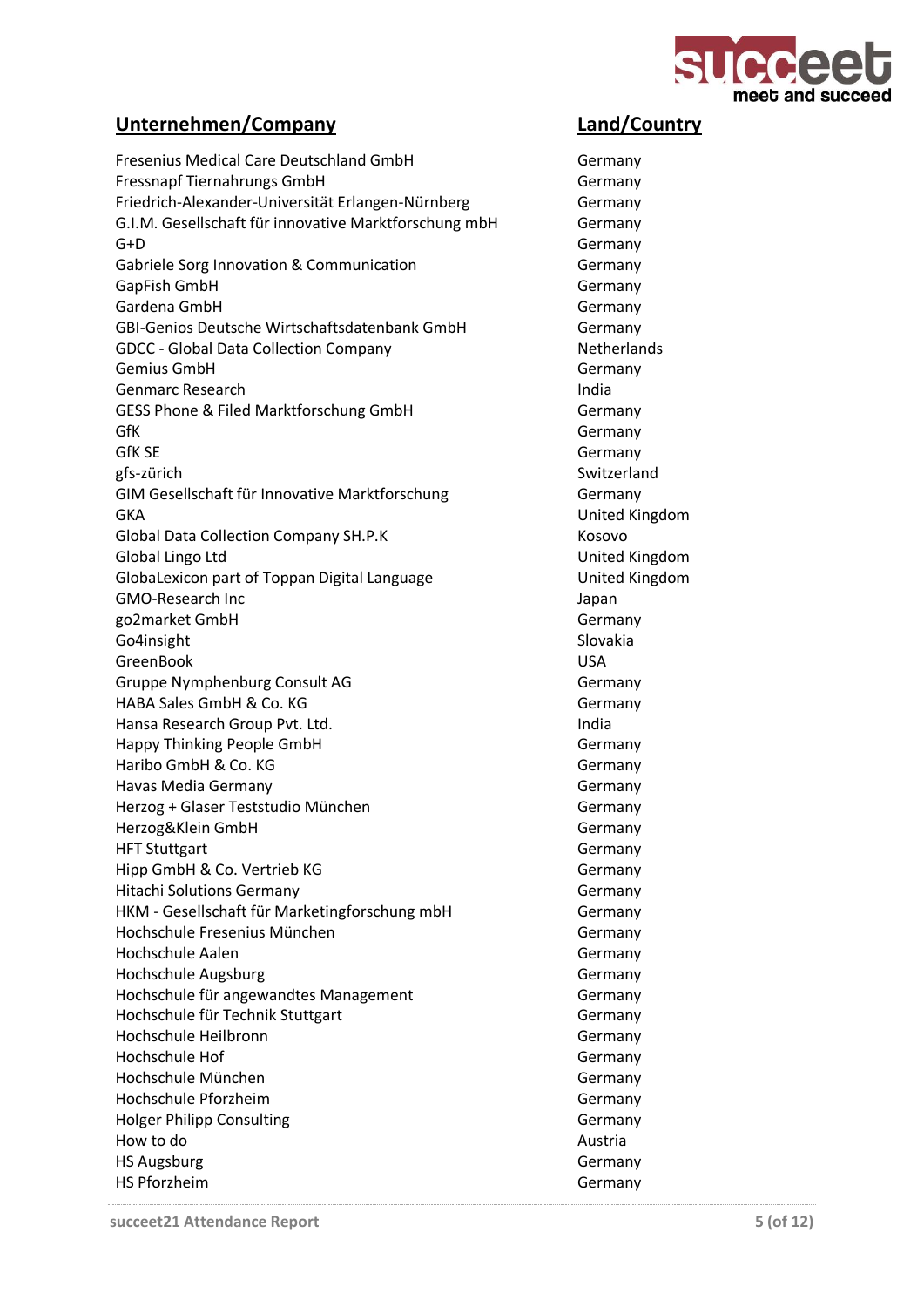

| Huawei Technologies Düsseldorf GmbH<br>Huber KG          | Germany<br>Germany   |
|----------------------------------------------------------|----------------------|
| Hubert Burda Media                                       | Germany              |
| ice global ecommerce technology pvt ltd                  | India                |
| i-CEM                                                    | Germany              |
| iconkids&youth int. research GmbH                        | Germany              |
| <b>IDEEFX Beratungsbüro</b>                              | Germany              |
| <b>IDG Germany</b>                                       |                      |
| IfaD GmbH                                                | Germany<br>Germany   |
| IFAK Institut GmbH & Co KG                               |                      |
|                                                          | Germany<br>Australia |
| <b>IFQM</b><br><b>IM Teststudio</b>                      | Germany              |
| iMailo b.v.                                              | <b>Netherlands</b>   |
|                                                          |                      |
| IMARK Market Intelligence GmbH und Co. KG<br><b>IMIG</b> |                      |
|                                                          | Germany              |
| impact&emotions                                          |                      |
| implicit diagnostics & solutions GmbH                    |                      |
| implicit GmbH                                            | Germany              |
| infas 360 GmbH                                           | Germany              |
| infas Institut für angewandte Sozialwissenschaft         | Germany              |
| infas quo                                                |                      |
| infinit.cx GmbH                                          | Germany              |
| INFO GmbH Markt- und Meinungsforschung                   | Germany              |
| Infraquest GmbH - Marke actando                          | Germany              |
| Ingress GmbH                                             | Germany              |
| initova GmbH                                             | Germany              |
| innerSense GbR                                           | Germany              |
| <b>INNOFACT AG</b>                                       | Germany              |
| <b>Innovative Data Solutions Limited</b>                 | Nigeria              |
| Innovators4Research BV                                   | <b>Netherlands</b>   |
| insidery GmbH                                            | Germany              |
| Insight Culture GmbH                                     | Germany              |
| <b>Insight Talent</b>                                    |                      |
| Inter-Culture                                            | Germany              |
| Interrogare GmbH                                         | Germany              |
| <b>InterView Partners GmbH</b>                           | Germany              |
| intervista                                               | Switzerland          |
| INTRA RESEARCH OÜ                                        | Estonia              |
| Intulogic                                                | Germany              |
| <b>INVISO GmbH</b>                                       | Germany              |
| ion research & consulting                                |                      |
| IP                                                       | Russia               |
| ipi Institute für Produkt-Markt-Forschung GmbH           | Germany              |
| Ipsen Pharma GmbH                                        | Germany              |
| Ipsos GmbH                                               | Germany              |
| IRIS - Intelligent Research in Sponsoring                | Germany              |
| iSense Solutions International Research                  | Romania              |
| <b>ISM GLOBAL DYNAMICS</b>                               | Germany              |
| i-view London                                            | United Kingdom       |
| <b>Ivoclar Vivadent</b>                                  | Liechtenstein        |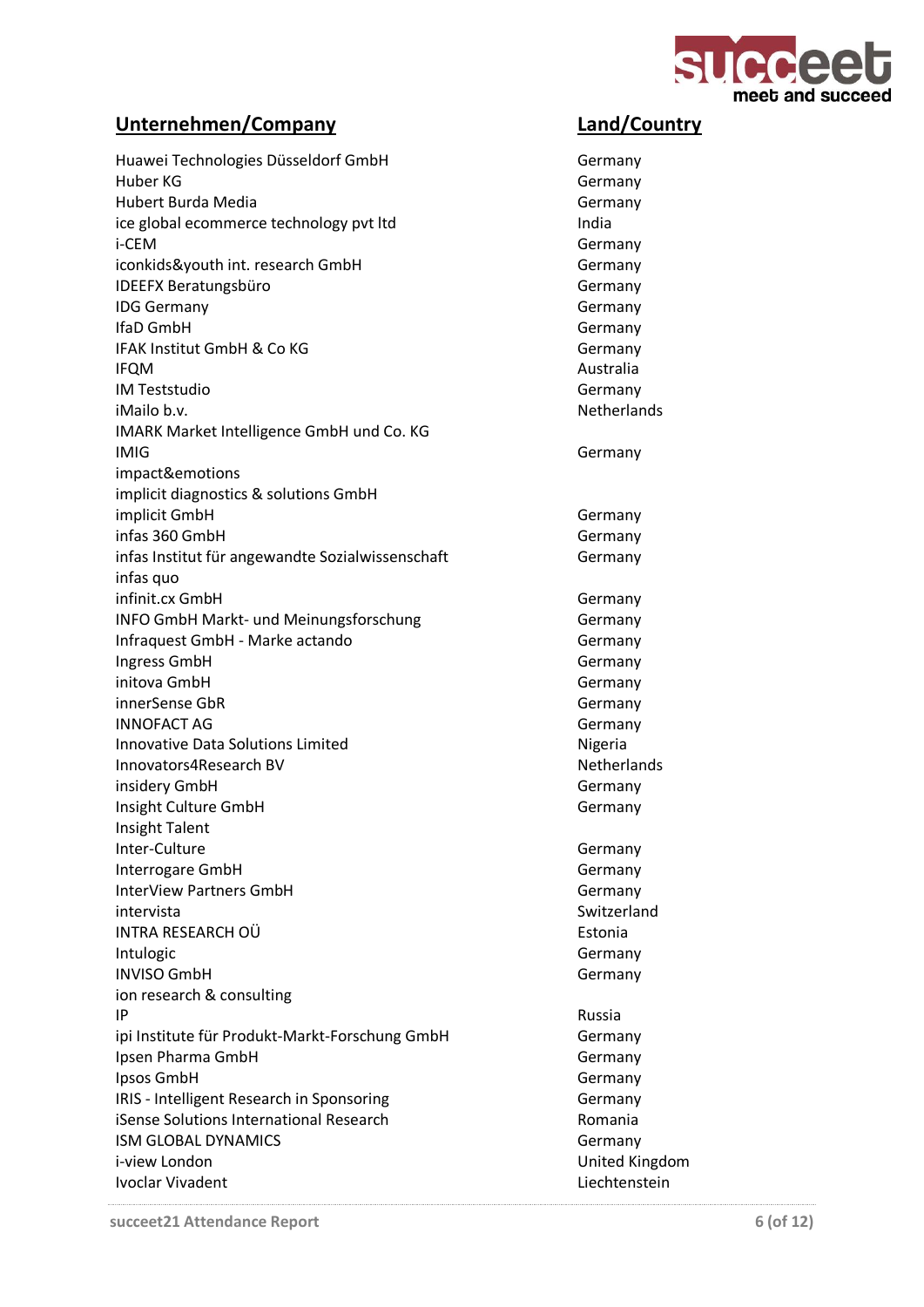

James Hardie Europe GmbH Germany Janssen-Cilag (Johnson & Johnson) Germany Jigsaw Germany JTN Research **Bulgaria** Just Worldwide **National Community Community** Christ Morldwide United Kingdom K&A BrandReseaarch Germany Kantar Germany Communication of the Communication of the Communication of the Germany Kantar Profiles Germany Kanzlei Prof. Schweizer Rechtsanwalts GmbH Germany Kaufland Stiftung & Co. KG Germany KERNWERT GmbH Germany KIK. Italy Kingpin Unlimited Germany Klare Antworten GmbH Germany klocke research Germany Communication of the Communication of the Germany Germany Knauf Digital GmbH Germany Kölner Verkehrs-Betriebe AG Germany Konica Minolta BEU Germany KonversionsKRAFT Germany Krämer Marktforschung Germany Kreativni oblak d.o.o. Croatia L.E.K. Consulting Germany Lagler Research Consulting and all the consulting Austria Language Logic LLC and the USA of the USA of the USA liCili Germany Communication and the Communication of the Communication of the Germany Germany Liebherr-Hausgeräte Ochsenhausen GmbH Germany LINK Institut Switzerland LINK Marketing Services AG Switzerland Linke Advisors GmbH LOGO Market Research and Consulting Ltd. **Bulgaria** Bulgaria lönneker & imdahl rheingold salon Germany Looking Forward **Germany** Germany LoopsterPanel GbR Germany LOTTO Bayern Germany LOVE BRANDS France LöwKomm Germany Lucid United Kingdom Luenendonk & Hossenfelder GmbH Germany LVM Versicherung Germany M Industrie AG / BU Beratung Switzerland m(Research GmbH austrial) and the control of the control of the control of the control of the control of the control of the control of the control of the control of the control of the control of the control of the control Make Opinion GmbH Germany Manufacts Research & Dialog GmbH Germany MARA Solutions **Germany** Market Vision **Czech Republic** marketmind Austria marktforschung.de / Smart News Fachverlag GmbH Germany Martin Jäger Management Consulting & Interim Management Germany MBVM Germany McDonald's Deutschland Germany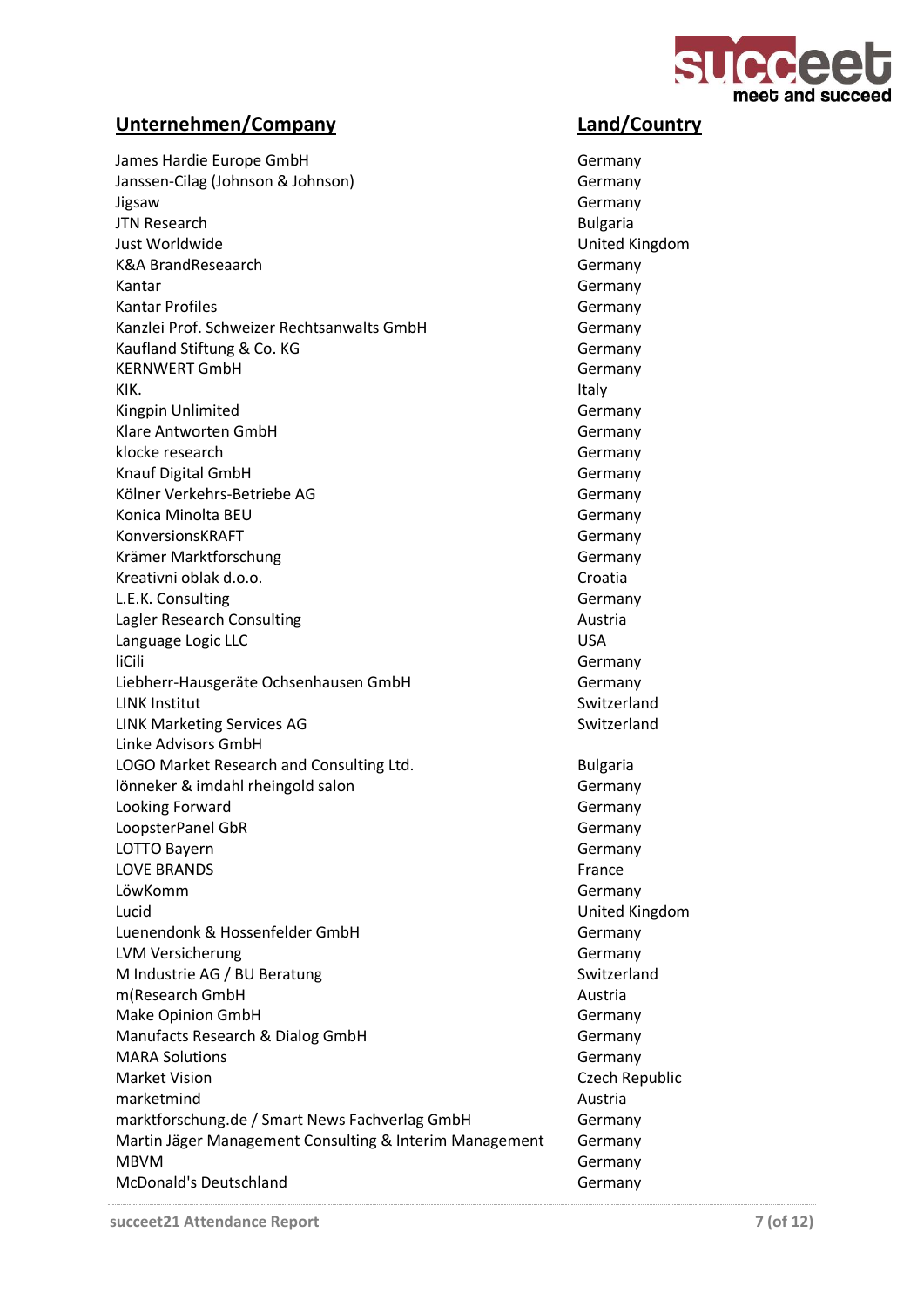

Medela Medizintechnik GmbH & Co. Handels KG Germany Media Frankfurt GmbH Germany MediaAnalyzer GmbH Germany MediaMarktSaturn GmbH Germany mediaresearch42 Germany Media-Saturn-Marketing GmbH Germany Medice Mediengruppe RTL Germany MEDISinn Plattform GmbH mediXline GmbH Germany Mercedes Benz Consulting gmbh Germany Mercedes-AMG GmbH Germany Messe Berlin Germany Messe Düsseldorf GmbH Germany Messe München MetrixLab GmbH Germany Miele & Cie Germany Miltenyi Biotec Mindfacts GmbH Germany mindline finance GmbH Germany Mission Translate **Mission Translate United Kingdom** Mitsubishi Motor R&D Europe GmbH Germany mm customer strategy GmbH MOA Netherlands moweb Research GmbH Germany MR&S GmbH Germany mResearch GmbH m-s Teststudios Herzog + Klein GmbH Germany msg systems Germany ms-Teststudios and the contract of the contract of the Germany München City Murmuras GmbH Germany myonlinepanel GmbH Germany N-ERGIE **Netquest** neundorfer RESEARCH & INSIGHTS GbR<br>
Germany NEW WORK SE Germany NIPO Netherlands NMS Market Research Czech Republic Nordic Viewpoint and Sweden Sweden Sweden Sweden Sweden Sweden Sweden Sweden Sweden Sweden Sweden Sweden Sweden Norstat GmbH Deutschland Germany NSE Ag Germany Communication of the Communication of the Communication of the Germany nuggets – market research & consulting GmbH NVH Germany O.trend Germany ÖAMTC Austria OBI next Germany objective consumer research & consulting GmbH Germany Obsurvant Ltd. **United Kingdom** Oculid GmbH Germany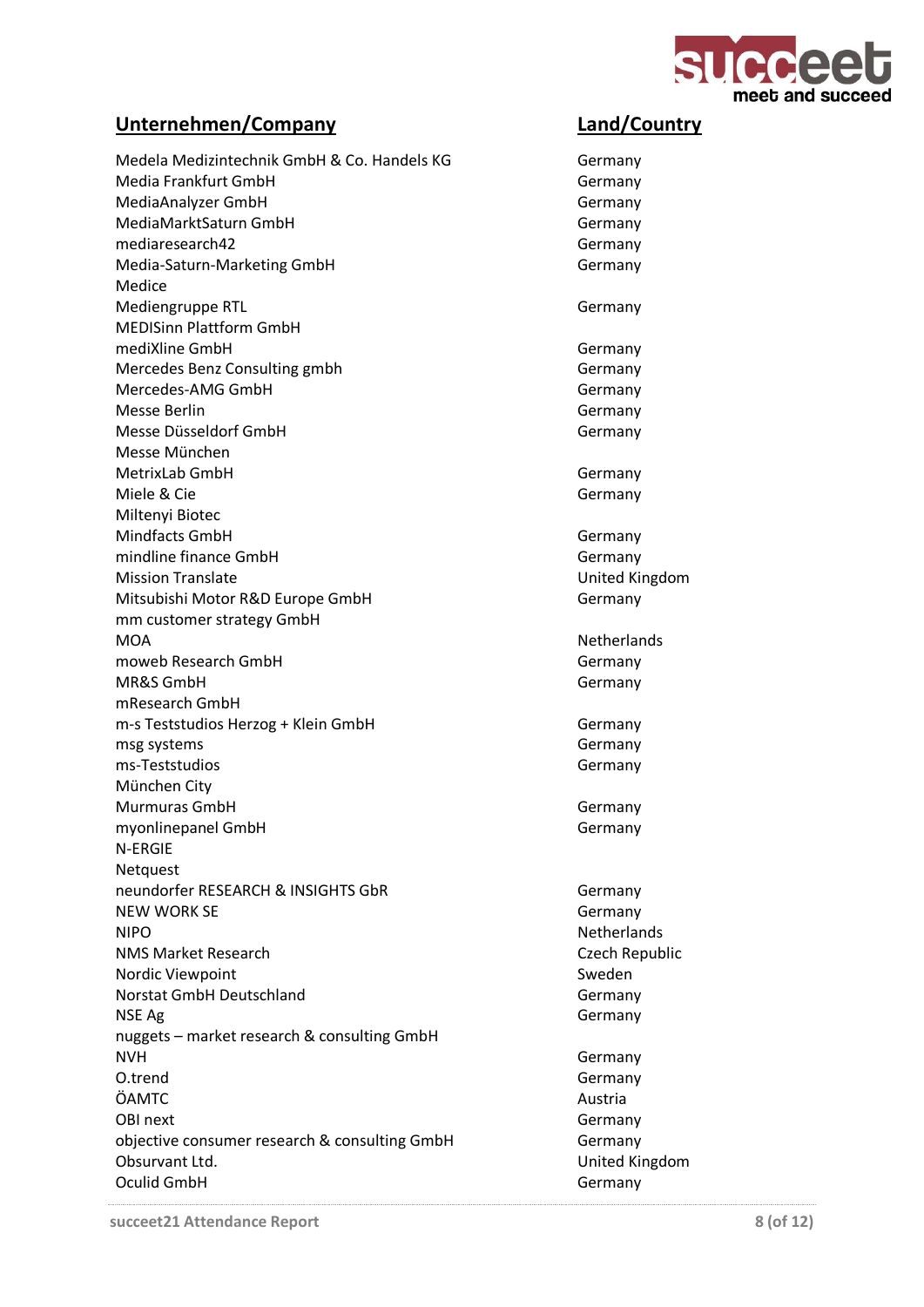

| <b>OMD</b>                                           | Germany          |
|------------------------------------------------------|------------------|
| <b>OMK Marketing &amp; Kommunikationsberatung</b>    | Austria          |
| <b>Omnicom Media Group</b>                           | Switzerla        |
| <b>ONE LOGIC GmbH</b>                                | Germany          |
| Opeepl                                               | Denmark          |
| <b>OPINION Market Research &amp; Consulting GmbH</b> | Germany          |
| <b>Opinions LTD</b>                                  | <b>USA</b>       |
| P2Sample                                             | <b>USA</b>       |
| Paessler AG                                          | Germany          |
| panadress marketing intelligence GmbH                | Germany          |
| Panelbase                                            | <b>United Ki</b> |
| Pars IT Agency                                       |                  |
| PATRIZIA AG                                          | Germany          |
| Paulaner Brauerei Gruppe                             | Germany          |
| <b>PAYBACK</b>                                       | Germany          |
| Penguin Random House Verlagsgruppe                   |                  |
| Pétard Consulting GmbH                               | Germany          |
| Petlando - Pirner CX Consulting - CX-Talks Podcast   | Germany          |
| Pflegedienst Penzkofer                               | Germany          |
| phaydon                                              | Germany          |
| PHOENIX group                                        | Germany          |
| PHOENIX Pharmahandel GmbH & Co KG                    | Germany          |
| pilot Hamburg                                        |                  |
| planung&analyse                                      | Germany          |
| Point Blank Research & Consultancy GmbH              | Germany          |
| Polling & Statistics AS                              | Norway           |
| Polski Panel Narodowy Sp. z o.o.                     | Poland           |
| Polyquest AG Bern                                    | Switzerla        |
| PoPa Research                                        | Brazil           |
| Porsche AG                                           | Germany          |
| ProDialogue                                          | Germany          |
| Produkt + Markt                                      | Germany          |
| promio.net GmbH                                      |                  |
| PRS IN VIVO Germany GmbH                             | Germany          |
| PSYMA GROUP AG                                       |                  |
| puls Marktforschung GmbH                             |                  |
| PureSpectrum UK Ltd                                  | United Ki        |
| Q Agentur für Forschung                              | Germany          |
| Qualtrics                                            | Germany          |
| QualWorld                                            | France           |
| quantilope GmbH                                      | Germany          |
| <b>Quest Mindshare</b>                               | Canada           |
| <b>QuestionPro GmbH</b>                              | Germany          |
| Quirk's Media                                        | <b>USA</b>       |
| quotapoint market research services GmbH             | Germany          |
| <b>QUOVADIS Teststudios</b>                          | Germany          |
| r.h.presse-service                                   |                  |
| Radeberger Gruppe<br>Raiffeisenlandesbank OÖ AG      | Germany          |
| RATIONAL AG                                          | Austria          |
|                                                      | Germany          |

Germany Switzerland **Germany** Denmark **Germany Germany United Kingdom** Germany **Germany** Germany **Germany** Germany **Germany** Germany **Germany Germany** Germany Germany Switzerland Germany Germany Germany **Germany** United Kingdom Germany Germany Germany Germany Germany Germany Germany Germany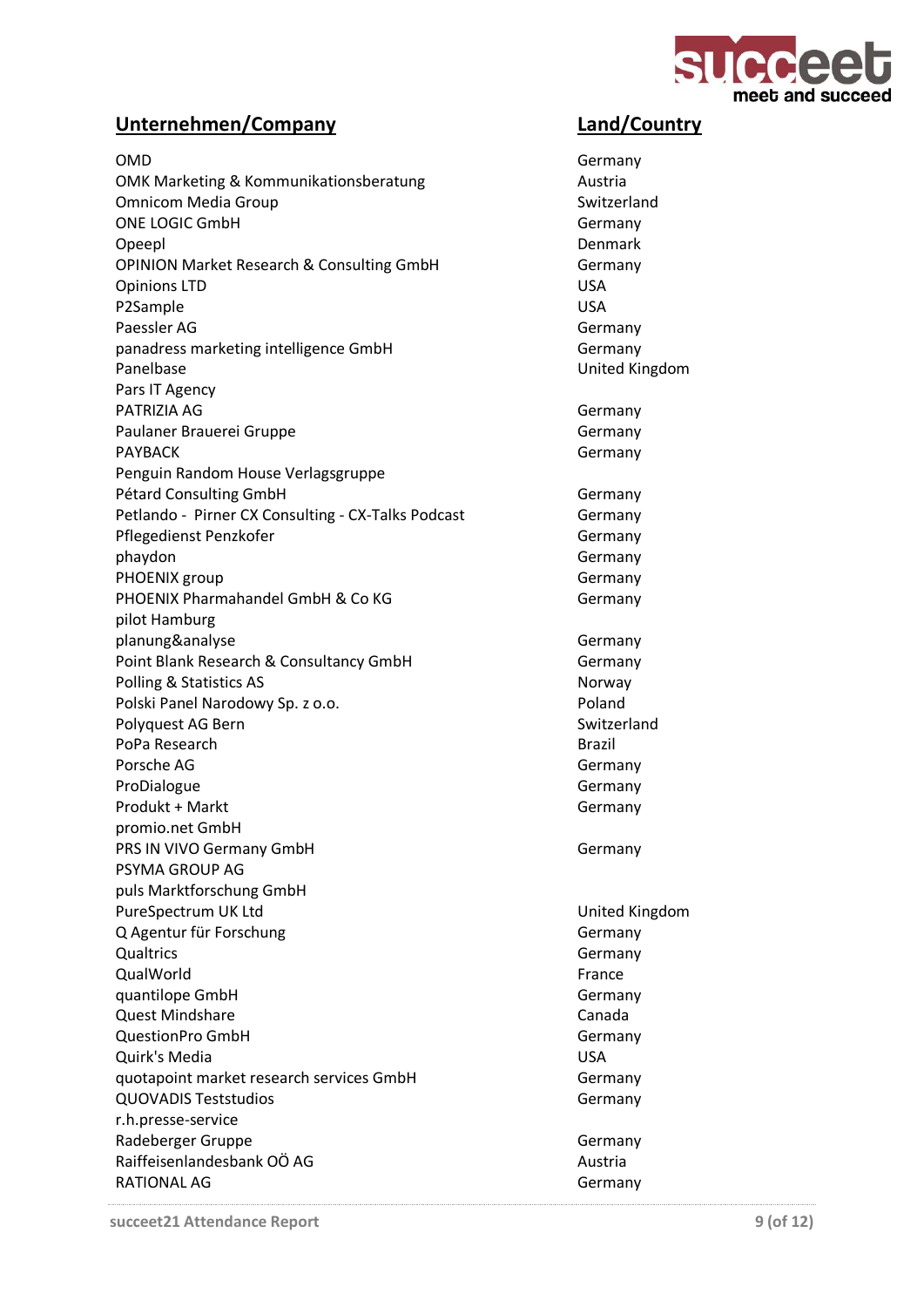

Redem GmbH **Austria** Reimund Research Germany research & more consulting example of the consulting of the Germany Research Automators and Sweden Sweden Sweden respondi AG Germany REWE Deutscher Supermarkt AG & Co. KGaA Germany REWE International DienstleistungsgmbH<br>
Austria rheingold salon GmbH & Co. KG Germany Rigour Research United Kingdom  $R$ LB OÖ $\sim$ Rodenhausen and Germany Germany (Germany Germany Germany Germany Germany Germany Germany Germany Germany Germany Rogator AG Germany RONIN International **No. 2018** CONIN International CONIN United Kingdom RTL Deutschland GmbH Germany Rügenwalder Mühle Germany S&L Research Germany SAL Service GmbH Germany Sample Answers **Example Answers Example Answers** Sample Solutions BV Netherlands SampleNinja LLC USA Sandoz / Hexal Germany Sarakewitz **Germany** Savencia Fromage & Dairy Deutschland GmbH Sawtooth Software **Victor** Community Controllering Controllering United Kingdom Schlesinger Group Germany Schöttmer-Institut GmbH Germany Séissmo - Markt und Forschung Germany September Strategie & Forschung GmbH Germany Sermo United Kingdom Seven.One Entertainment Group GmbH Germany SICK AG Germany SignThinkin Germany Sinaveria UG (haftungsbeschränkt) Germany SIS International Research USA SIXT SE Germany SKIM Netherlands SKOPOS CONNECT GmbH Germany SKOPOS ELEMENTS GmbH Germany SKOPOS Institut für Markt- und Kommunikationsforschung Germany SKY CONSULTING France SL Research // Weischer.Cinema Operations GmbH S-Markt & Mehrwert GmbH & Co. KG Germany soft-nrg Development GmbH Germany Sparkassen-Finanzportal GmbH Germany Spiegel Institut Communication GmbH & Co. KG Germany SPLENDID RESEARCH GmbH Germany SR Strategy Routes Germany STABILO International and the control of the control of the Germany STARK Deutschland GmbH Germany Statista GmbH Germany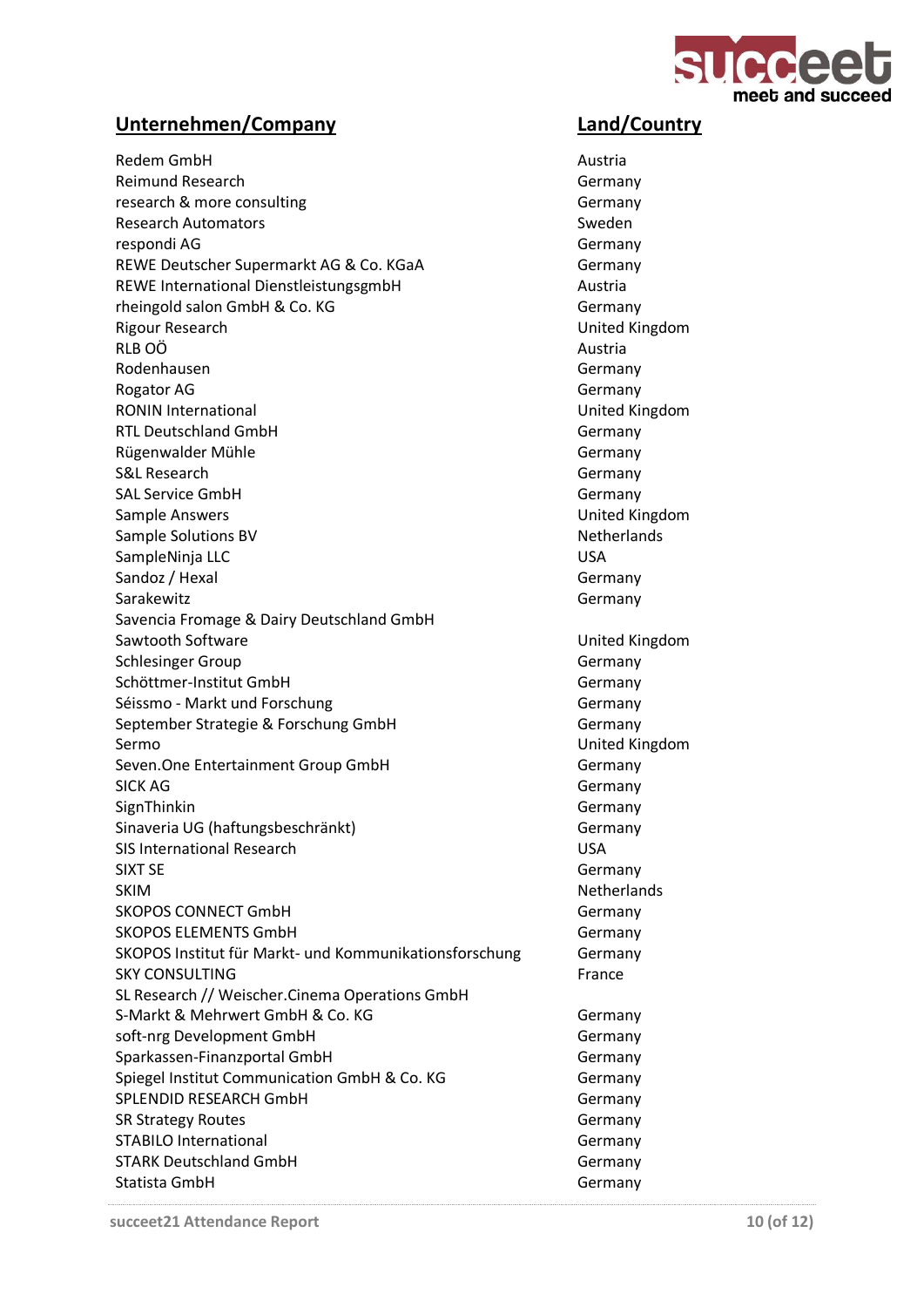

Statista Q Germany Statistik-Verstehen Austria STAXX:ZONE UG Germany Steadforce GmbH StepStone Germany Stileffekt GmbH Germany StraightONE GmbH Germany Strategiepilot Strategy Routes Success Drivers Supersieben GmbH & Co. KG Germany SurveyEngine GmbH Germany SVP Deutschland AG Germany SWM Symanto Research GmbH Germany Germany Sytel Limited **Example 2018** Sytel Limited Kingdom Szinapszis Market Research & Consulting Theorem Hungary T.I.P. BIEHL&PARTNER Germany Takko Holding GmbH Germany Talk Online Deutschland GmbH Germany Talk Online Panel **Austria** Austria TAWNY Germany Technical University of Munich Germany Technische Hochschule Köln Germany teleResearch GmbH Germany tesa SE Germany TestingTime Switzerland Teststudios Deutschland Germany The Boston Consulting Group Germany The Insight Zoo Germany The Nielsen Company (Germany) GmbH Germany Germany The Performance Network Group GmbH Germany The Research Club United Kingdom The Russian Field + Tab Company the savvy company GmbH Germany The Walt Disney Company (Germany) GmbH Germany THG Fluently (formerly Language Connect) United Kingdom Tier Mobility AG Germany TM ONE Annual Communication of the Malaysia touch361 GbR Germany Transfer Plus AG New York 1999 Switzerland Transpera - Institut für Markt und Meinungsforschung GmbH Germany TransPerfect Germany Triple A Germany Triple M Matzka Austria Triumph International GmbH Germany Truth Consulting Truth Consulting Consulting Consulting Consulting Consulting Consulting Consulting Consulting Consulting Consulting Consulting Consulting Consulting Consulting Consulting Consulting Consulting Consulting C T-Systems International GmbH Germany TTR Group Germany UEBE Medical GmbH Germany